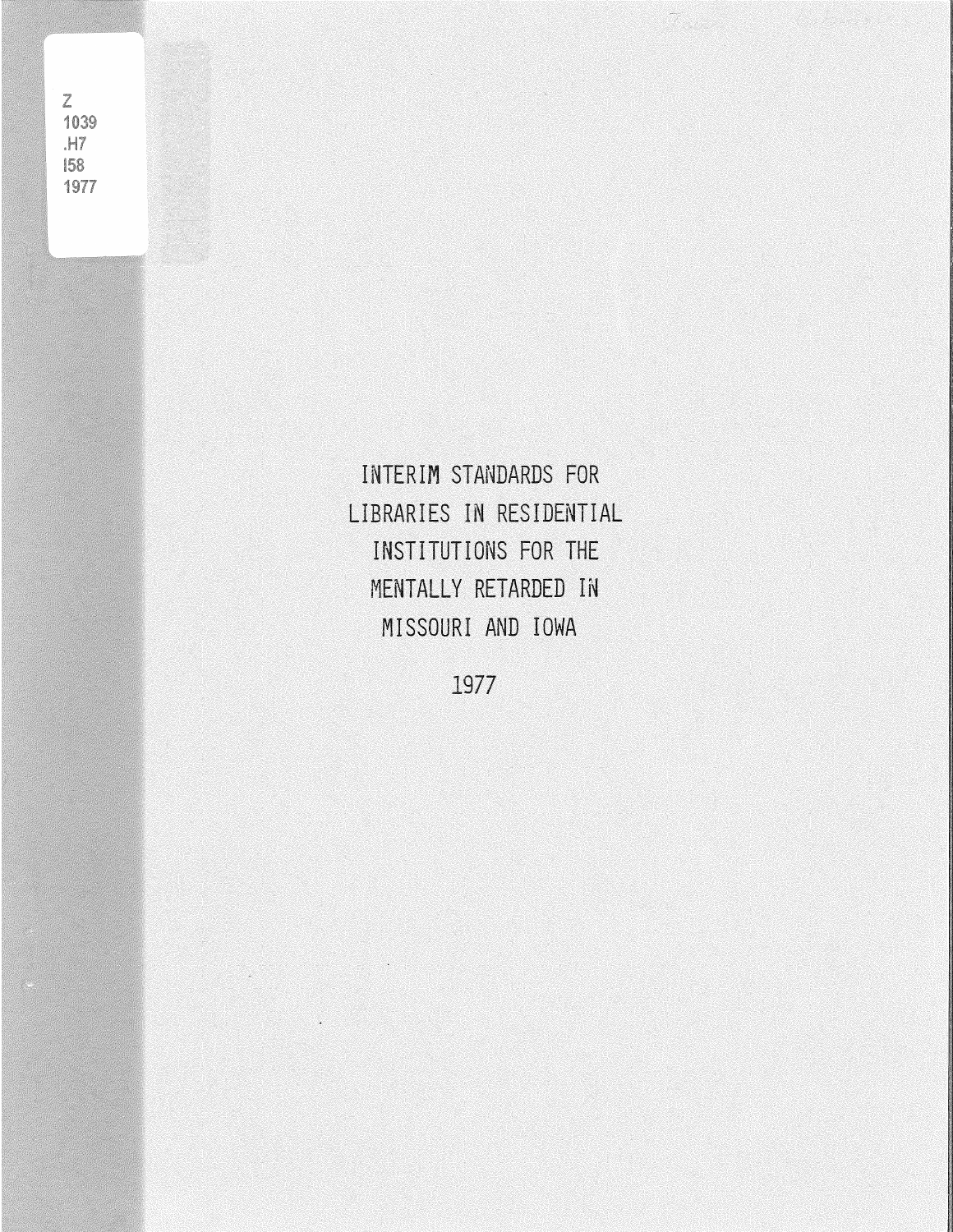# INTERIM STANDARDS FOR LIBRARIES IN RESIDENTIAL INSTITUTIONS FOR THE MENTALLY RETARDED IN MISSOURI AND IOWA

#### 1. INTRODUCTION

- 1.1 Purpose: To provide interim standards for library services to persons working in residential institutions for the mentally retarded in Iowa and Missouri.
- 1.2 Objective: To provide an interim guide for the planning, implementation and evaluation of library programs and services in residential institutions for the mentally retarded in Iowa and Missouri.
- 1.3 Need: Specific library standards for this type of institution presently do not exist. Standards for Residential Facilities for the Mentally Retarded published by the Joint Commission Accreditation of Hospitals in 1971, and Standards for Library Services in Health Care Institutions. (ALA-AHIL) in  $1970$  can be used to provide general guidelines but are specific enough to provide useful means of developing library programs.
- 1.4 Scope: These interim standards are primarily designed to be used as a guide in residential facilities for the mentally retarded. However, they may also be used for providing library service to mentally retarded individuals who are clientele of other institutions (e.g., regional centers for the developmentally disabled, County homes).
- 1.5 Audience: These interim standards are addressed to all persons involved in library service for mentally retarded citizens in Iowa and Missouri.
- 1.6 Assumptions: The basic assumptions made are:
	- 1. Library Service is the right of all citizens, including those defined as mentally retarded.

2. That mentally retarded individuals are able to profit from library service. 1.7 Definitions: For the purposes of these standards, we have defined the following: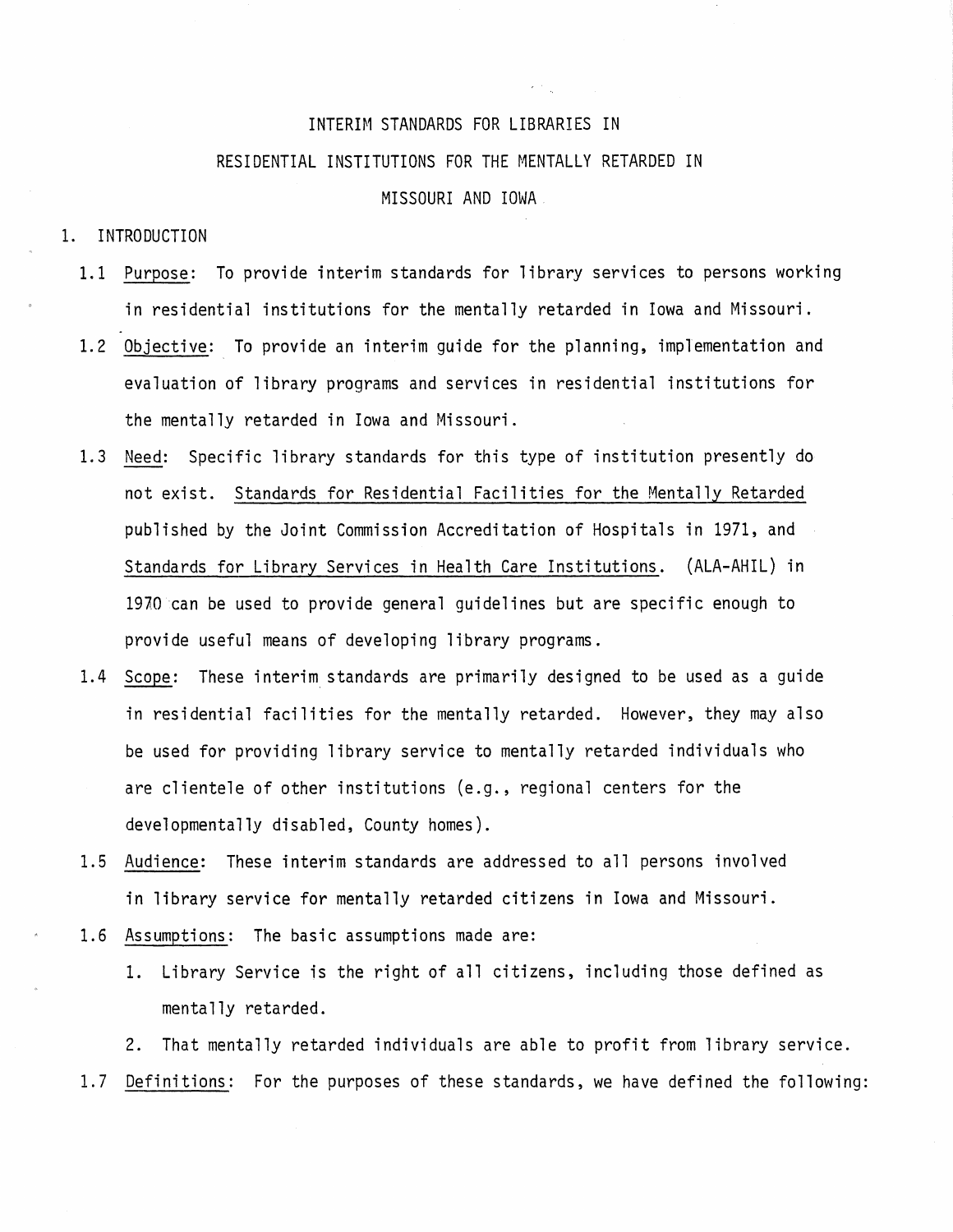- 1.7.1 Mental Retardation: From the HEW/USOE Manual on Terminology and Classification comes this definition "significant sub-average intellectual functions existing concurrently with deficiency in adaptive behavior and manifested during the developmental period." Under new DHEW proposed rules a "handicapped individual" is defined as "any person · who (A) has a physical or mental impairment which substantially limits one or more of such person•s major life activities, (B) has a record of such an impairment, or (C) is regarded as having such an  $impairment.$ "<sup>1</sup>
- 1.7.2 Carrel: An individual study area usually consisting of a chair, table, book shelf, suitable electrical outlets for audio-visual equipment, and sometimes a small partition for privacy.
- 1.7.3 Collection: The total accumulation of all library materials provided by the library for its patrons. Also called library resources, library holdings.
- 1.7.4 High Interest Low Vocabulary Reading Materials: Those materials described as not demanding high reading skills, yet dealing with subjects which appeal to the clientele.
- 1.7.5 Materials: The total bibliographic holdings or resources of the library, consisting of books, periodicals, pamphlets, records, tapes, filmstrips, slides, pictures, games, etc.
- 1.7.6 Library Services: The total program of the library to its users, including, but not limited to, the provision of information, reference, bibliographic aid, lending materials, reading guidance, etc.
- 1.7.7 Media: Print and nonprint materials, and any equipment necessary for use.

1Federal Register (Vol. 41, No. 96-Monday, May 17, 1976)

 $-2-$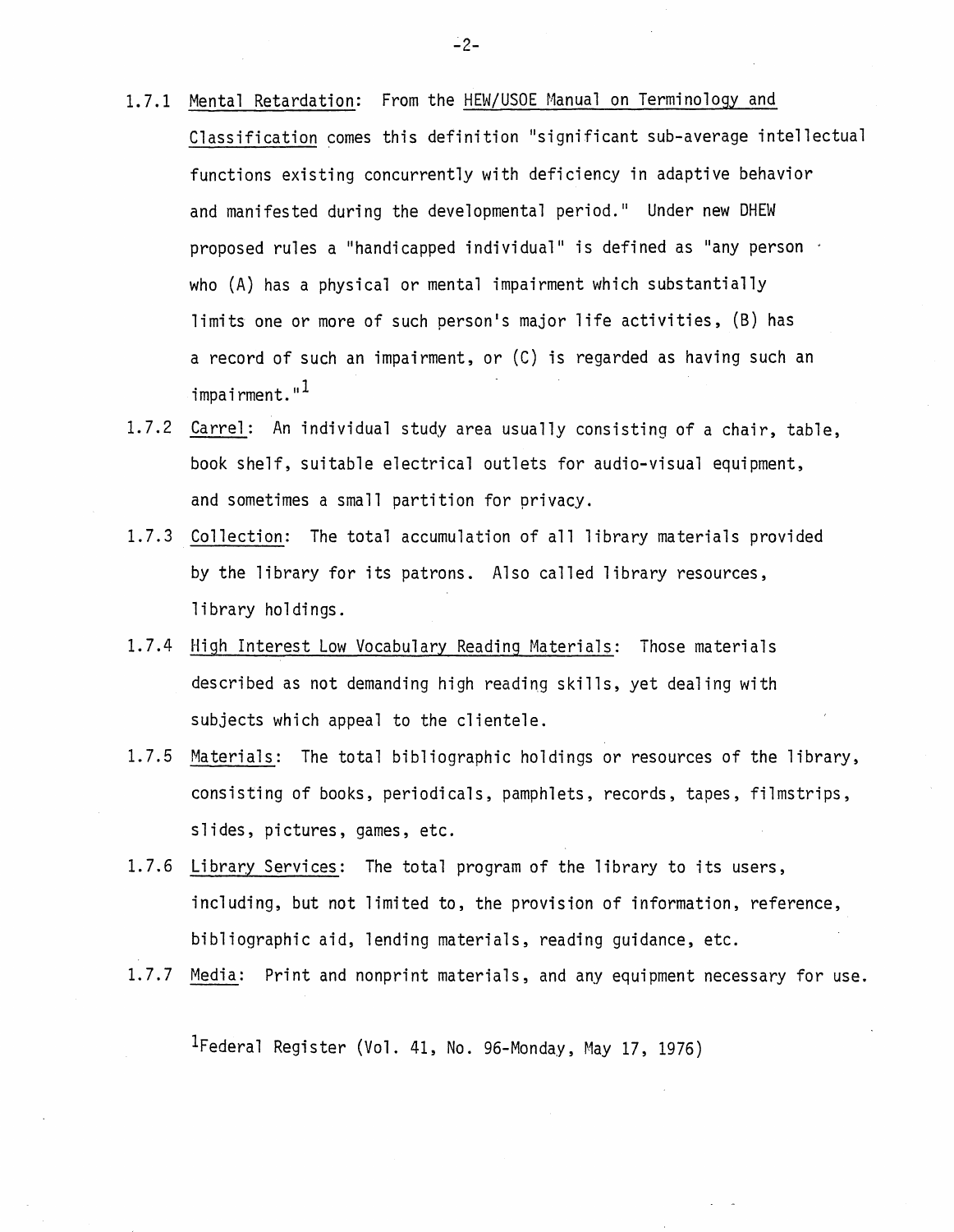- 1.7.8 Reader's Advisor Service: A function concerned with the reading problems of residents, in which the librarian recommends books, compiles lists of selected titles, instructs readers in the use of the library, and maintains relations with education agencies.
- 1.7.9 Realia: Objects such as coins, tools, etc. used to illustrate everyday living.
- 1.7.10 Residential Institution for the Mentally Retarded: A facility providing appropriate care, treatment and habilitation for the mentally retarded person who lives with in the confines of the institution.<sup>2</sup>

#### 2. LIBRARY SERVICES

- 2.1 The library in a residential institution for the mentally retarded should support, broaden and strengthen the institution's total program allowing each individual greater self-development opportunities. The library shall serve all residents of the institution without regard to age, level of retardation, behavior, disabilities or handicaps. Residents who are unable to come to the library, will be provided service in their living area at least once a week. Exclusion from the library as punishment will not be allowed. Residents who are disruptive to library programs or who are knowingly destructive to library materials will be required to leave temporarily.
	- 2.1.1 The librarian should at least meet once every two months with key program people to plan for library involvement in institution programs.
	- 2.1.2 The librarian should not only support the institutional program through the library, its collection, service, and philosophy; but should also, as a change agent, enhance the total program through a conscious and continuous effort to provide additional relevant materials and services as they become available.

2Many such institutions now offer multi-faceted programming and treatment which often offers services to mentally retarded citizens not living in the facility. Such institutions rather than simply serving as warehouses for the mentally retarded, are now focusing their attention on the normalization, humanization and deinstitutionalization for the individuals within their care.

-3-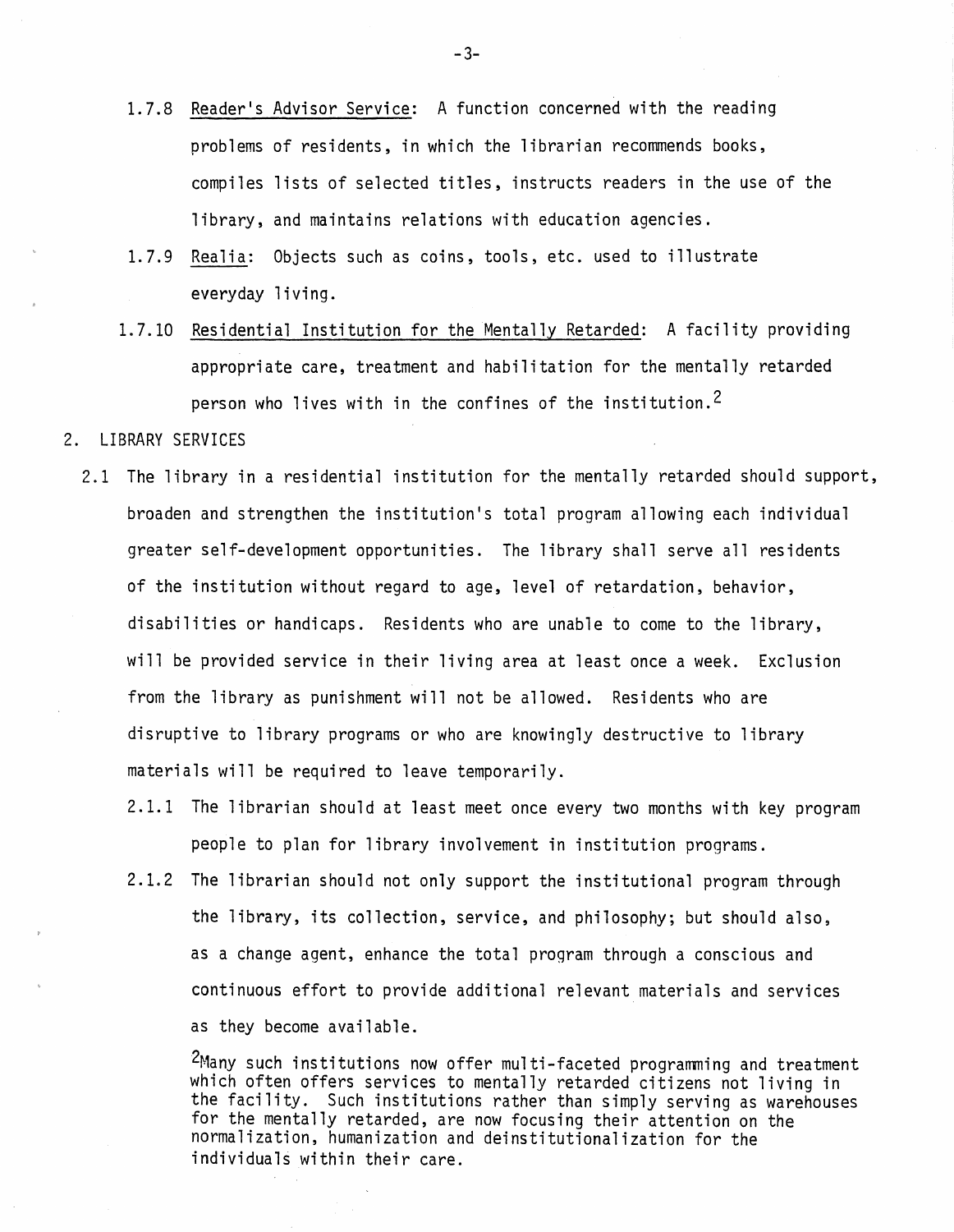- 2.1.3 There should be an advisory library committee composed of residents and of individuals directly involved in program activities with the resident (including but not limited to: director of education, curriculum representative, developmental center staff, director of nursing education, living unit staff, resident and/or medical librarian).
- 2.1.4 The library shall be the information and materials center for all residents including those outpatients not directly served by institutional programming and shall also be available as a staff resource.
- 2.2 The materials in the library shall be selected to meet the self-developmental, recreational, informational and educational needs of its patrons.
	- 2.2.1 To insure that the materials meet these needs, the library should have a printed statement of policy that defines the principles, purposes and criteria to be considered in the selection and maintenance of library materials. (This shall incorporate the American Library Association•s Library Bill of Rights.) This statement should apply to gifts as well as to purchased items. The policy should be approved by the institution's administrator and should be included in the institution's policy handbook.
	- 2.2.2 The materials should be in formats which best meet needs of all residents, and should include appropriate audio tapes, records, transparencies, relia, ephemera, toys and games.
	- 2.2.3 The library shall have sufficient audio visual equipment to meet the needs of its users to utilize available materials.
- 2.3 The services offered by the library shall include
	- 2.3.1 The planned and continuous acquisition of materials to meet the needs of the users;

2.3.2 The logical organization of materials. for convenient use by the users; 2.3.3 The circulation of materials to satisfy the needs of the users;

-4-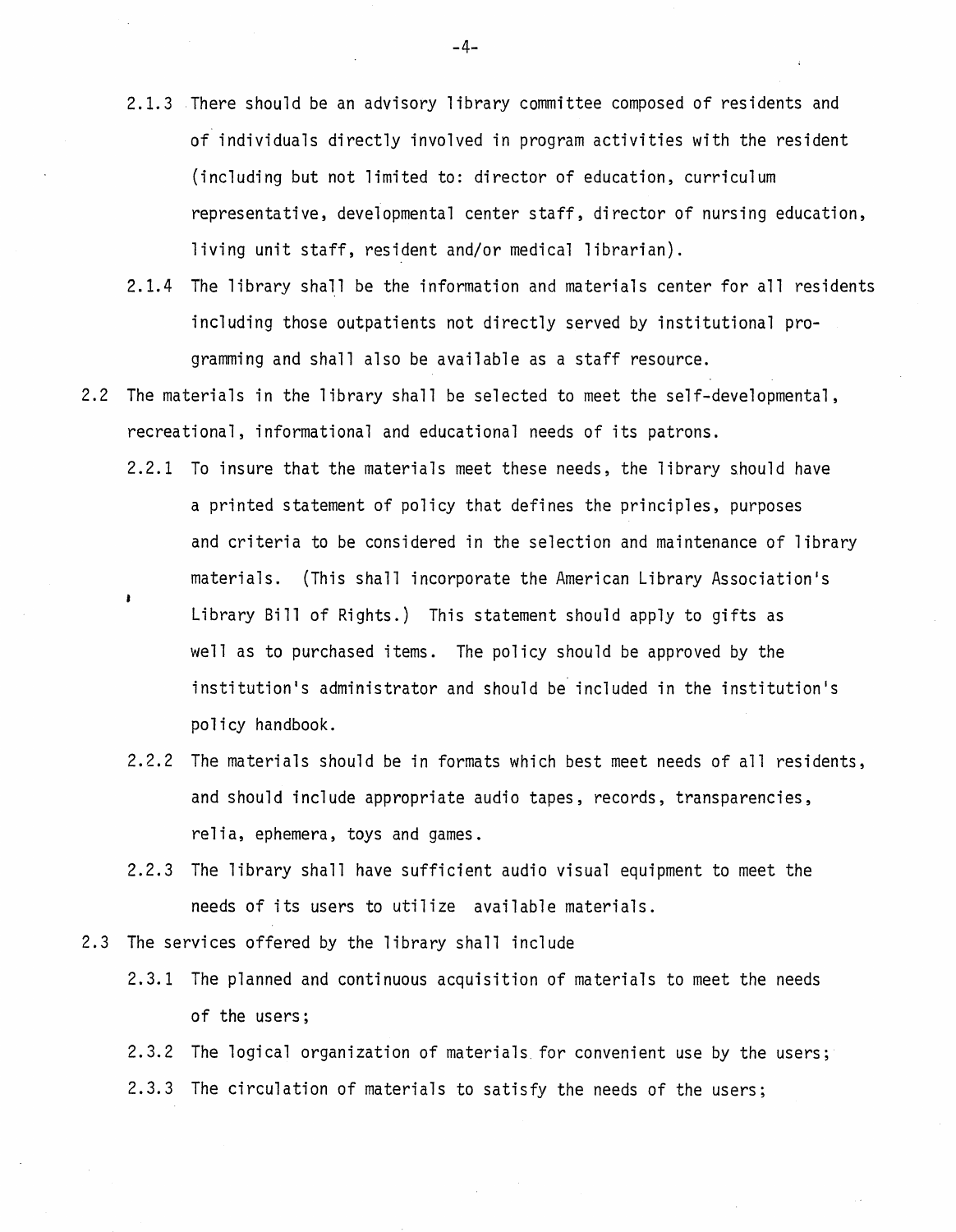- 2.3.4 The provision of information services, and reader's advisory service to bring the user and that material best suited to his need together.
- 2.3.5 The provision of the library loan arrangements with the local public library, the local school libraries, the public library system and/or the state library agency.
- 2.3.6 The regular education of residents in the use of a library to develop basic library skills. This orientation may include visits to other local libraries.
- 2.3.7 The promotion of the use of the library through publicity is the librarian's responsibility.
- 2.3.8 A variety of activities should be included in the library's program. For example: booklists, music programs ... creative dramatics.
- 2.3.9 It is imperative that a congenial, non-threatening, supportive atmosphere be planned, allowing residents to engage in activities in which they can succeed.

2.3.10 The repair and maintenance of the library collection.

- 2.4 The library facility should be functional in design and inviting in appearance.
	- 2.4.1 The library should be centrally located with easy access from living areas and educational facilities, and should provide accessibility for all residents including the physically handicapped.<sup>3</sup>
	- 2.4.2 The location should allow accessibility on evenings and weekends. The library shall be open a minimum of forty hours per week.
	- 2.4.3 Library space shall include provision for the following: reading activities, conferences, carrels, group viewing, and listening, storage of materials and equipment, and administrative office and workroom.
	- 2.4.4 The type of machinery and equipment will vary depending upon the service program of the institution and library. Basic to all libraries are access to typewriters, photo duplication equipment, and telephones. <sup>3</sup>For requirements see American National Specifications for Making Buildings and Facilities Accessible to and Usable by the Physically Handicapped.

-5-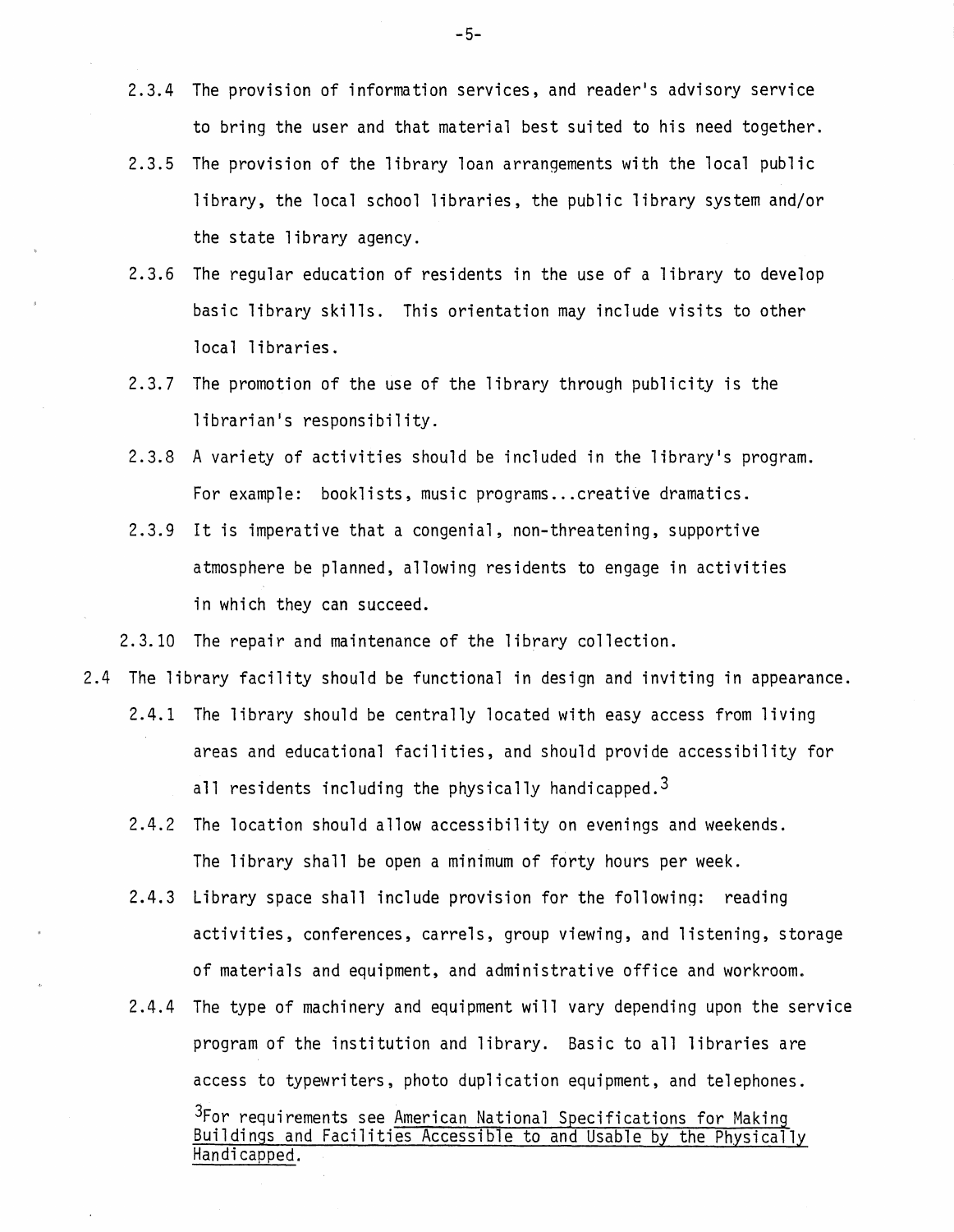- 2.5 The institution is responsible for library service. There shall be an adequate budget with the assurance of regular annually appropriated funds for the operation of the library.
	- 2.5.1 The institution's budget shall include a line item for library service, staff, materials, and equipment.
	- 2.5.2 A minimum of 1/2% of the total institutional budget shall be allocated for the resident library. (This shall constitute a budget of no less than \$30,000 per year.)
- 2.6 Library staff positions shall be commensurate with the professional, educational, and personal qualifications of other specialists, and shall be compensated accordingly.
	- 2.6.1 Categories of staff and their qualifications should be:
		- 1. Librarian--fifth year degree in library science, with knowledge of audio-visual materials and equipment; with some coursework in special education and/or mental retardation. (This will correspond with appropriate merit classifications in each state: Iowa-- Librarian I; Missouri--Supervisor of Library Services or School Librarian.)
		- 2. Assistant librarian--Bachelor's degree in the social or behavioral sciences; 15-18 hours credit in library science; or bachelor's degree in special education. (Iowa--Library Associate; Missouri--Librarian)
		- 3. Library Clerk--High School graduate with typing proficiency and clerical skills, and some knowledge of library techniques and procedures. (Iowa--Library Aide; Missouri--Hospital Library Assistant)
	- 2.6.2 The librarian should be familiar with the activities and programs of national library and mental retardation groups. Library staff should attend library conferences and other continuing education programs which are related to their work. Attendance at such meetings will lead to

-6-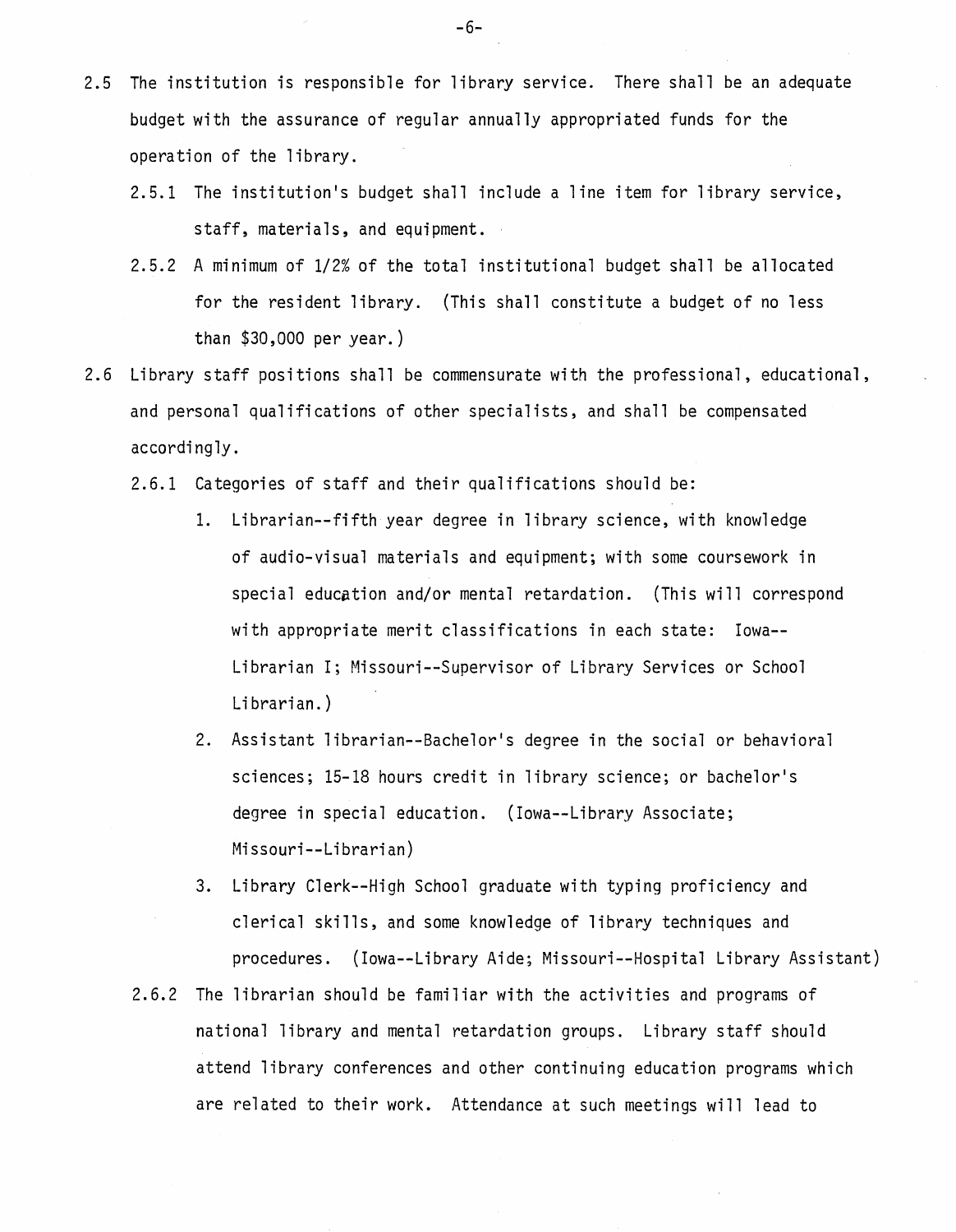improvement of the library program and will contribute to the development of the overall institutional program. Participation in conferences should be encouraged by the institution allowing travel expenses and time off with pay.

### 3.0 Standards

In these standards we have tried to take into account the various types of residential institutions for the mentally retarded. The following are broken down by size of resident population.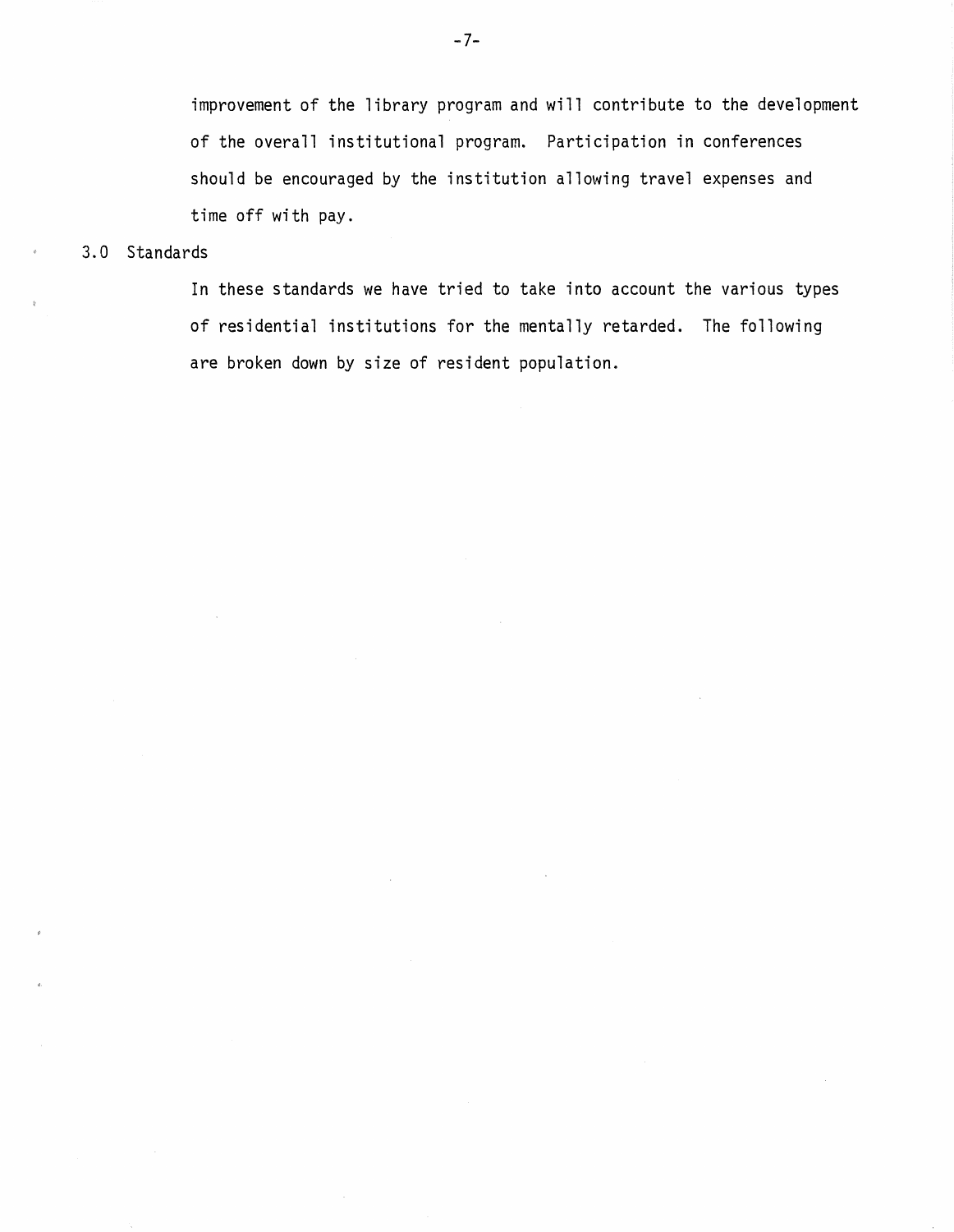## SIZE OF RESIDENT POPULATION

|     |                                                                                                                    |                       | Under 149                                                                     | 150-499                                              | 0ver 500                                                                                                          |  |  |
|-----|--------------------------------------------------------------------------------------------------------------------|-----------------------|-------------------------------------------------------------------------------|------------------------------------------------------|-------------------------------------------------------------------------------------------------------------------|--|--|
| 3.1 | Materials                                                                                                          |                       |                                                                               |                                                      |                                                                                                                   |  |  |
|     | 3.1.1 Books                                                                                                        |                       | 2500 titles<br>including 50<br>reference titles                               | $6,000$ titles,<br>including 100<br>reference titles | $6,000$ titles,<br>including 100<br>reference titles                                                              |  |  |
|     | 3.1.2 Magazines (multiple copies as needed)                                                                        |                       |                                                                               |                                                      |                                                                                                                   |  |  |
|     |                                                                                                                    |                       | $10 - 15$ titles                                                              | $25-30$ titles                                       | $25-30$ titles                                                                                                    |  |  |
|     | 3.1.3 Newspapers (including local and state and at least 2 national papers in each case multiple copies as needed) |                       |                                                                               |                                                      |                                                                                                                   |  |  |
|     |                                                                                                                    |                       | 5 titles                                                                      | 10 titles                                            | 15 titles                                                                                                         |  |  |
|     |                                                                                                                    | 3.1.4 16 mm Films     | Access to film collection and/or a source of free or inexpensive rental films |                                                      |                                                                                                                   |  |  |
|     | 3.1.5                                                                                                              | Filmstrips            | 500 titles                                                                    | 500 titles                                           | 500 titles                                                                                                        |  |  |
|     | 3.1.6                                                                                                              | 8mm Films             | 50 titles                                                                     | 100 titles                                           | 150 titles                                                                                                        |  |  |
|     | Recordings (includes discs and cassettes)<br>3.1.7                                                                 |                       |                                                                               |                                                      |                                                                                                                   |  |  |
|     |                                                                                                                    |                       | 500 titles                                                                    | 1000 titles                                          | 1000 titles                                                                                                       |  |  |
|     |                                                                                                                    |                       | which provide factile experiences)                                            |                                                      | 3.1.8 Experiant materials (includes manipulative materials, toys, games, realia, animals, graphics, and materials |  |  |
|     |                                                                                                                    |                       | 250 items                                                                     | 350 items                                            | 500 items                                                                                                         |  |  |
| 3.2 | Equipment--Easy access to the quantities of equipment listed below may substitute for library lwnership.           |                       |                                                                               |                                                      |                                                                                                                   |  |  |
|     | 3.2.1                                                                                                              | 16mm Projector        | $\mathbf{1}$                                                                  | 3                                                    | 5                                                                                                                 |  |  |
|     |                                                                                                                    | 3.2.2 8mm Projector   | 1                                                                             | 1-silent<br>1-sound                                  | 2-silent<br>2-sound                                                                                               |  |  |
|     |                                                                                                                    | 3.2.3 Slide Projector | $\mathbf{1}$                                                                  | $\overline{c}$                                       | $\overline{c}$                                                                                                    |  |  |
|     |                                                                                                                    |                       |                                                                               |                                                      |                                                                                                                   |  |  |

 $\sim 100$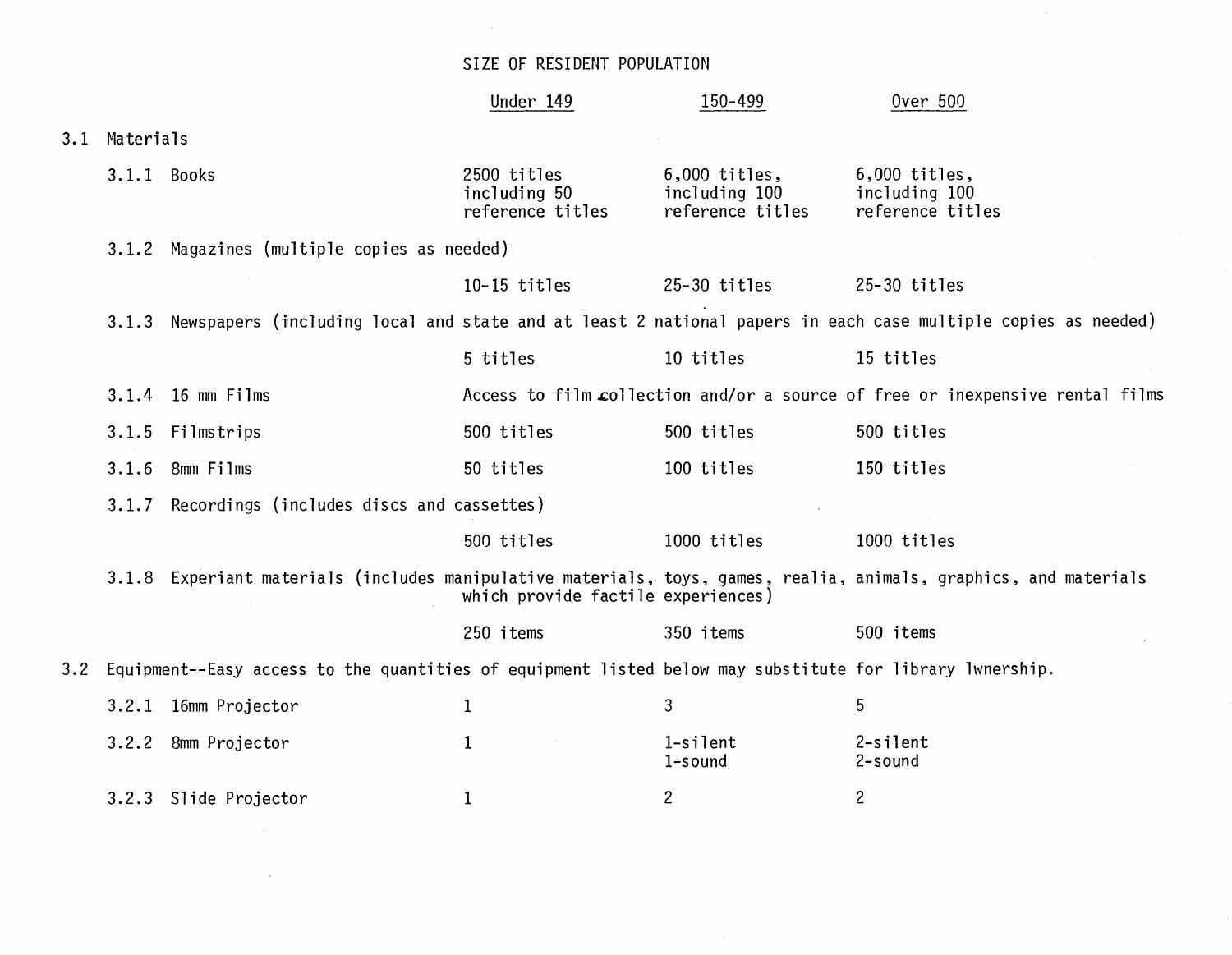|                                                                                                                                                                                    |                                                                  | Under 149      | 150-499                                    | <b>Over 500</b>                     |  |  |  |
|------------------------------------------------------------------------------------------------------------------------------------------------------------------------------------|------------------------------------------------------------------|----------------|--------------------------------------------|-------------------------------------|--|--|--|
|                                                                                                                                                                                    | 3.2.4 Film-strip<br>Projector<br>Viewers                         | $\mathbf{1}$   | 4 with at<br>least 2 for<br>group showings | 6 with at least 2<br>group showings |  |  |  |
| 3.2.5                                                                                                                                                                              | Over head Projectors                                             | $\frac{2}{2}$  | 4                                          | $\frac{6}{3}$                       |  |  |  |
| 3.2.6                                                                                                                                                                              | Opaque Projector                                                 | $\mathbf{1}$   | $\mathbf{1}$                               |                                     |  |  |  |
|                                                                                                                                                                                    | 3.2.7 Television (in library permanently)                        |                | $\mathbf 1$                                | $\overline{c}$                      |  |  |  |
| 3.2.8                                                                                                                                                                              | Cassette Video tape Play Back Unit                               | U              | $\boldsymbol{0}$                           | $\mathbf{1}$                        |  |  |  |
| 3.2.9                                                                                                                                                                              | Audio Tape Players                                               | 3              | 8                                          | 15                                  |  |  |  |
| 3.2.10                                                                                                                                                                             | Audio Tape Recorders                                             | $\overline{c}$ | 4                                          | 6                                   |  |  |  |
| 3.2.11                                                                                                                                                                             | Record Players                                                   | 3              | 5                                          | 10                                  |  |  |  |
| 3.2.12                                                                                                                                                                             | Projection Screens                                               | $\overline{c}$ | 4                                          | 6                                   |  |  |  |
| 3.2.13                                                                                                                                                                             | Radio (may be portable; at least one in the library permanently) | 1              | 2                                          | 4                                   |  |  |  |
| Personnel<br>3                                                                                                                                                                     |                                                                  |                |                                            |                                     |  |  |  |
|                                                                                                                                                                                    | 3.3.1 Librarian                                                  | $\mathbf{1}$   | $\mathbf{1}$                               | $\mathbf{1}$                        |  |  |  |
|                                                                                                                                                                                    | 3.3.2 Asst. Lib.                                                 |                | 1/2                                        | $\mathbf 1$                         |  |  |  |
|                                                                                                                                                                                    | 3.3.3 Lib. Clerk                                                 | 1/2            | $\mathbf{1}$                               | $1 - 1$ $1/2$                       |  |  |  |
| Volunteers may be used to increase the accessibility of the library and to increase services and outreach<br>3.3.4<br>programs; but they should not be used in lieu of paid staff. |                                                                  |                |                                            |                                     |  |  |  |

3.4 Physical Facilities 500 sq. ft. 1,000 sq. ft. 2,500 sq. ft. (Adequate space must '<br>provided, in addition, for the administrative office and the work room.)

 $3.$